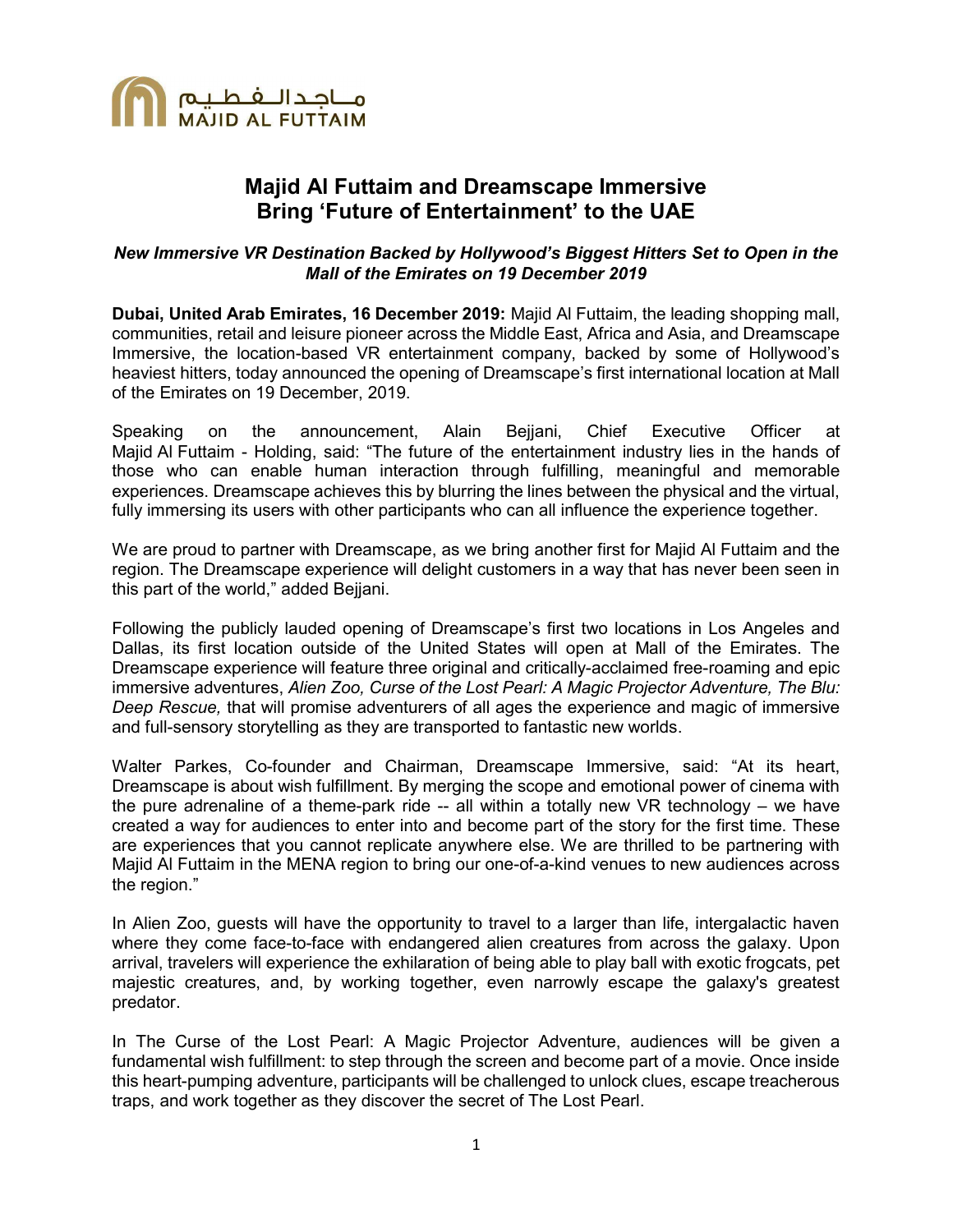

In The Blu: Deep Rescue, Dreamscape's breathtaking co-production with WeVR, an epic descent into the ocean to explore dazzling underwater worlds and aquatic life soon becomes an urgent mission to rescue a trapped baby Blue Whale and unite it with its mother.

Backed by some of Hollywood's most successful studios and talent, including 21st Century Fox, WarnerMedia, Viacom, Steven Spielberg and Hans Zimmer, Dreamscape Immersive was founded in 2017 by Swiss computer scientists Caecilia Charbonnier, Sylvain Chagué and entrepreneur Ronald Menzel. The company is led by co-chairman, Walter Parkes, producer, screenwriter, and former head of Dreamworks Motion Pictures, co-chairman Kevin Wall, global music events producer and serial entrepreneur, COO Aaron Grosky, and CEO Bruce Vaughn, former Chief Creative Officer of Disney Imagineering.

Majid Al Futtaim continues to focus on a digital and experiential transformation of its business, supported by investments and partnerships that add value to the experiences it offers customers. The launch of Dreamscape Immersive reinforces the company's ability to merge the physical and digital worlds in order to create enhanced and more valuable experiences for people.

#### About Majid Al Futtaim

Founded in 1992, Majid Al Futtaim is the leading shopping mall, communities, retail and leisure pioneer across the Middle East, Africa and Asia.

A remarkable business success story, Majid Al Futtaim started from one man's vision to transform the face of shopping, entertainment and leisure to 'create great moments for everyone, every day'. It has since grown into one of the United Arab Emirates' most respected and successful businesses spanning 15 international markets, employing more than 43,000 people, and obtaining the highest credit rating (BBB) among privately-held corporates in the region.

Majid Al Futtaim owns and operates 26 shopping malls, 13 hotels and four mixed-use communities, with further developments underway in the region. The shopping malls portfolio includes Mall of the Emirates, Mall of Egypt, City Centre malls, My City Centre neighbourhood centres, and four community malls which are in joint venture with the Government of Sharjah. The Company is the exclusive franchisee for Carrefour in a number of markets across the Middle East, Africa and Asia, operating a portfolio of more than 280 outlets.

Majid Al Futtaim operates more than 400 VOX Cinemas screens and 36 Magic Planet family entertainment centres across the region, in addition to iconic leisure and entertainment facilities such as Ski Dubai, iFly Dubai and Ski Egypt, among others. The Company is parent to the consumer finance company 'Najm', and a Fashion and Home retail business representing international brands such as Abercrombie & Fitch, AllSaints, lululemon athletica, Crate & Barrel and Maisons du Monde. In addition, Majid Al Futtaim operates Enova, a facility and energy management company, through a joint venture operation with Veolia, a global leader in optimised environment resource management. The Company also owns the rights to The LEGO Store and American Girl in the Middle East and operates in the food and beverage industry through a partnership with Gourmet Gulf.

www.majidalfuttaim.com